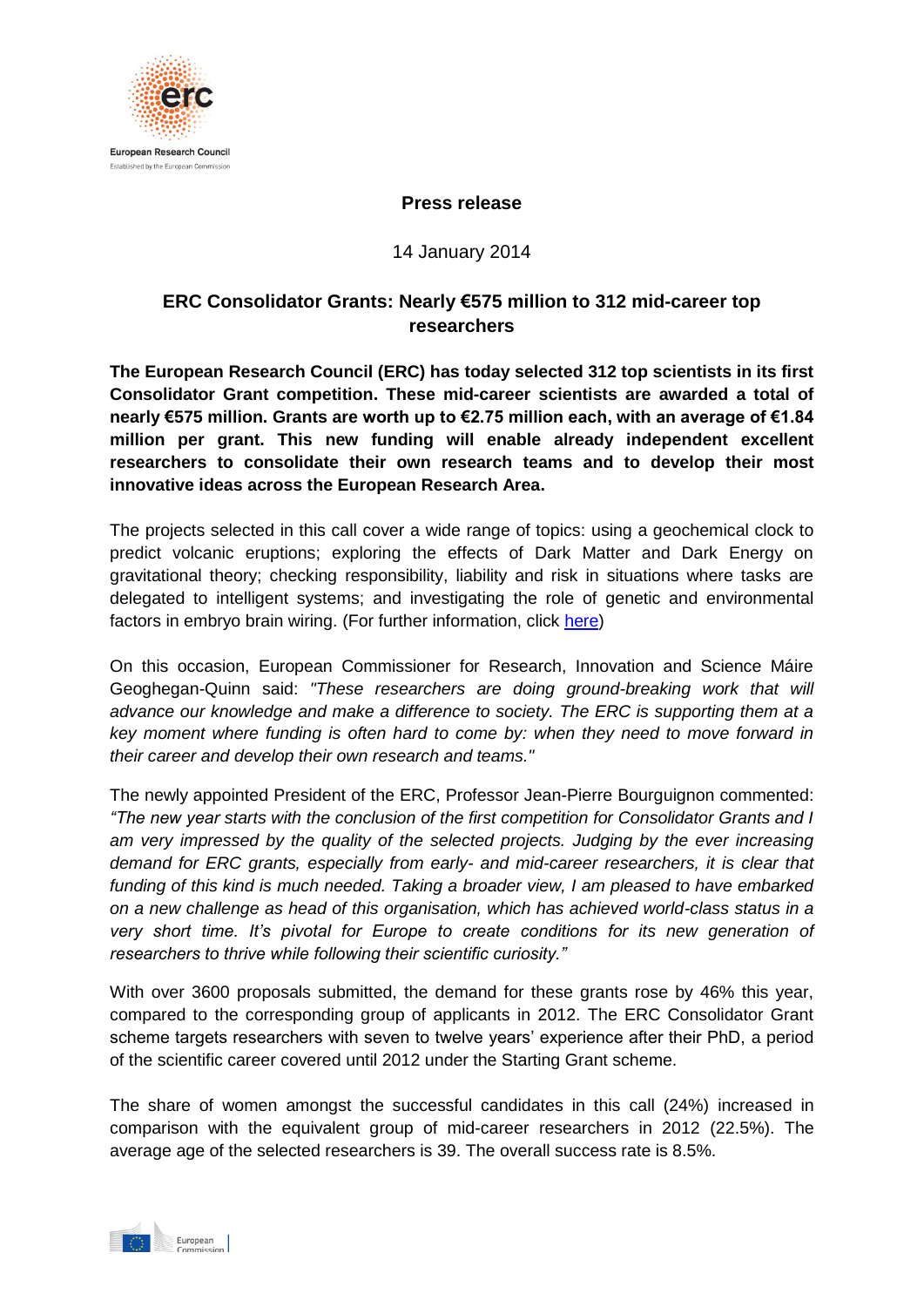

The ERC calls target top researchers of any nationality based in, or willing to move to, Europe. In this call, grants are awarded to researchers of 33 different nationalities, hosted in institutions located in 21 different countries throughout Europe, with nine of them hosting five grantees or more. In terms of host institutions, the UK (62 grants), Germany (43) and France (42) are in the lead. Researchers are also hosted in the Netherlands, Switzerland, Spain, Italy, Israel, Belgium, Sweden, Austria, Denmark, Finland, Portugal, Greece, Hungary, Ireland, Turkey, Cyprus, the Czech Republic and Norway. In terms of researchers' nationality, Germans (48 grants) and Italians (46) are at the top, followed by French (33), British (31) and Dutch (27) researchers. (See statistics [here\)](http://erc.europa.eu/sites/default/files/document/file/erc_2013_cog_statistics.pdf).

Around 45% of the grantees selected are in the domain 'Physical Sciences and Engineering', 37% in 'Life Sciences' and almost 19% in 'Social Sciences and Humanities'. The grantees were selected through peer review evaluation by 25 panels composed of renowned scientists from around the world.

The grants in this latest competition will allow the scientists selected to engage in total an estimated 1100 postdocs and PhD students as ERC team members. As a result the ERC contributes to the development of a new generation of top researchers in Europe.

The 2014 ERC 'Consolidator Grant' call, the first one under *Horizon 2020*, is already open and the deadline for all domains in this call is 20 May 2014.

## **Lists of selected researchers**

The lists below show the proposals selected for funding.

**[LIST of all selected researchers](http://erc.europa.eu/sites/default/files/document/file/erc_2013_cog_full_results_by_domain.pdf) by country** of host institution (alphabetical order within each country group)

Lists of selected researchers by domain (in alphabetical order):

- **[Physical Sciences and Engineering](http://erc.europa.eu/sites/default/files/document/file/erc_2013_cog_results_pe.pdf)**
- **[Life Sciences](http://erc.europa.eu/sites/default/files/document/file/erc_2013_cog_results_ls.pdf)**
- **[Social Sciences and Humanities](http://erc.europa.eu/sites/default/files/document/file/erc_2013_cog_results_sh.pdf)**

[STATISTICS](http://erc.europa.eu/sites/default/files/document/file/erc_2013_cog_statistics.pdf) - Consolidator Grants call (indicative) [DISCOVER MORE PROJECTS](http://erc.europa.eu/sites/default/files/press_release/files/Examples_ERC_cog_projects_2013.pdf) in this Consolidator Grants call

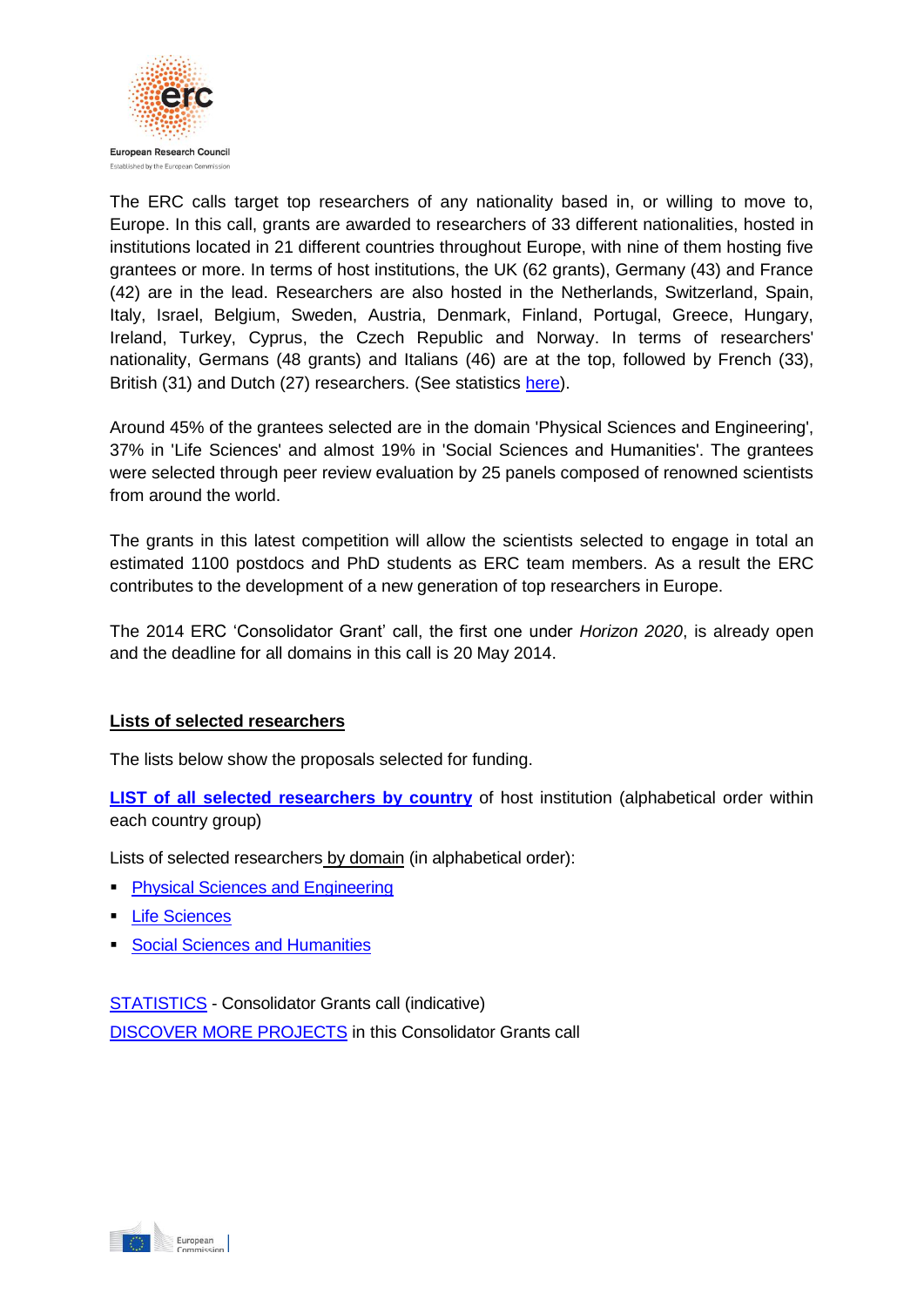

## **Background**

Set up in 2007 by the EU, the **European Research Council** is the first pan-European funding organisation for frontier research. It aims to stimulate scientific excellence in Europe by encouraging competition for funding between the very best, creative researchers of any nationality and age. The ERC also strives to attract top researchers from anywhere in the world to come to Europe. It funds young, early-career top researchers ('ERC Starting Grants'), already independent excellent scientists ('ERC Consolidator Grants'), and senior research leaders ('ERC Advanced Grants'). The substantial funding can amount to a maximum of €2 million for a Starting Grant, €2.75 million for a Consolidator Grant and €3.5 million for an Advanced Grant.

The ERC operates according to an "investigator-driven" (or "bottom-up") approach, allowing researchers to identify new opportunities in any field of research, without thematic priorities. From 2007 to 2013 under the seventh EU Research Framework Programme (FP7), the ERC's budget was €7.5 billion. Under the new Framework Programme for Research and Innovation (2014-2020), *Horizon*  2020, the ERC has a substantially increased budget of over €13 billion.

Since its launch, the ERC has funded some 4000 researchers and their frontier research projects and has become a "benchmark" for the competitiveness of national research systems, complementing existing funding schemes at national and European levels.

The ERC is led by the ERC Scientific Council, composed of 22 top scientists and scholars, including the ERC President Professor Jean-Pierre Bourguignon, who took office on 1 January 2014. The ERC Executive Agency implements the ERC component of the *Horizon 2020* Programme and is led by Director Pablo Amor.

Due to increasing submission numbers, since 2013 the ERC Starting Grant scheme has been split in two: the ERC Starting Grant, for researchers with at least 2 and up to 7 years' experience after their PhD; and the new ERC Consolidator Grant for researchers with over 7 and up to 12 years' experience after their PhD. The 2012 Starting Grant call had two sub-streams ("starters" and "consolidators"), which corresponded to the current division. Any comparative analyses made in this press release are based on the equivalent categories in previous calls (7–12 years post-PhD experience).

#### **The ERC Consolidator Grant in brief**

- For top researchers of any nationality and age, with over 7 and up to 12 years of experience after PhD, and a scientific track record showing great promise.
- Based on a simple approach: 1 researcher, 1 host institution, 1 project, 1 selection criterion: excellence.
- Host institution should be based in the European Research Area (EU Member States plus countries associated with the EU research programme). No consortia. No co-funding is required.
- Funding: up to  $\epsilon$ 2.75 million per grant for up to 5 years.
- Calls for proposals: published annually. See updated information on the upcoming calls [here.](http://erc.europa.eu/call-proposals)

#### **For more information**

[ERC website](http://erc.europa.eu/)

[Striking ERC-funded projects](http://erc.europa.eu/success-stories)

[Announcement on 2013 Consolidator Grant submissions](http://erc.europa.eu/sites/default/files/press_release/files/ERC_Update_CoG_submissions.pdf)